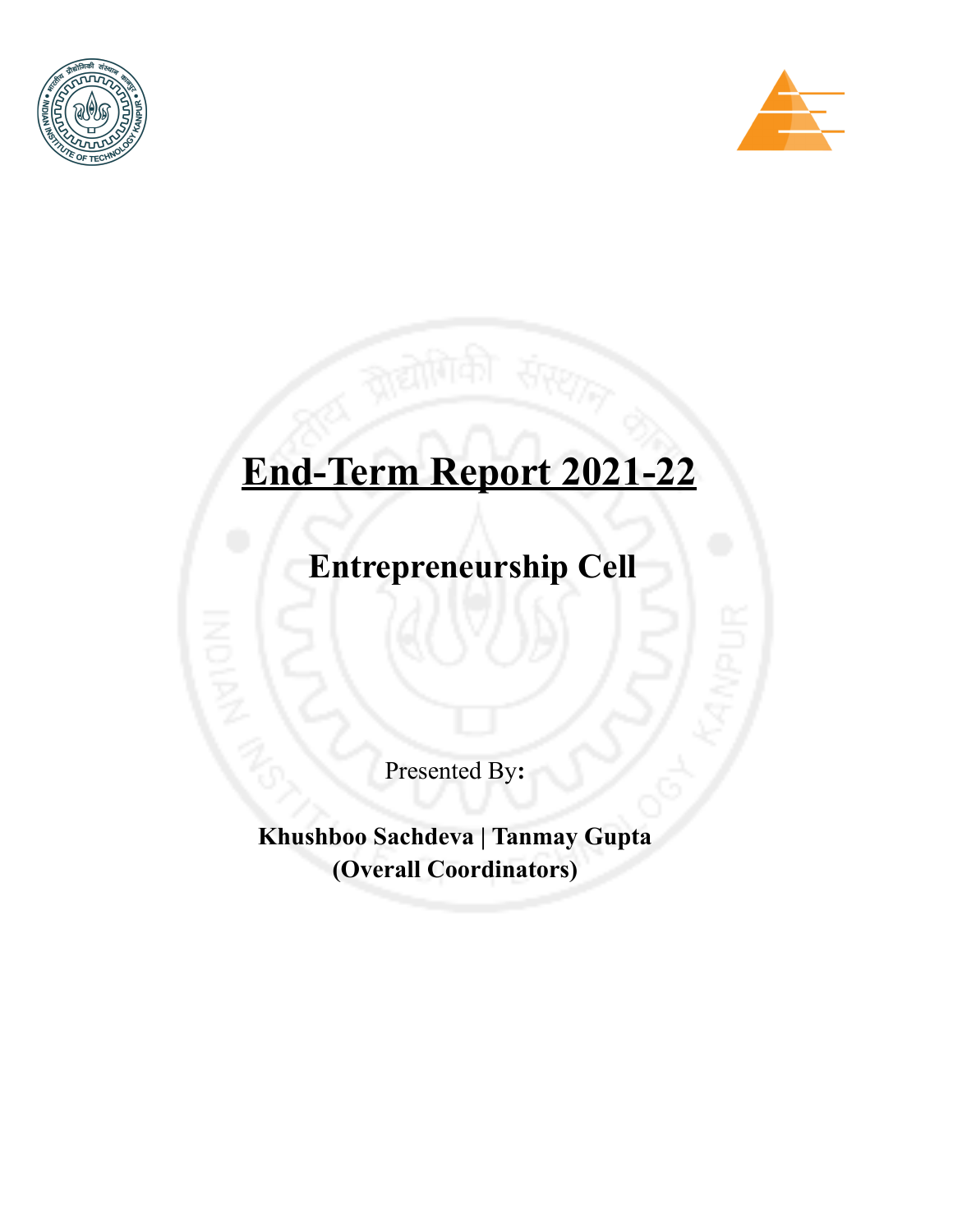



# **E-Summit'21**

E-Cell meets the objective of promoting startups on the campus by networking student enterprises from campus to incubators, seeding funds, and angel investors to transform the newly proposed ideas into successful start-ups. The following events in association with national professionals and national level competitions are organized with a host of speaker series of eminent personalities to inspire and invoke the giant potential within the students.

E-Summit 21- Tenets of Tenacity was the 10th edition of the annual flagship entrepreneurial event of IIT Kanpur organized by Entrepreneurship Cell, IIT Kanpur (E-Cell, IIT Kanpur).The event was 3 day long from **21st- 23rd January** and was graced by the presence of 35+ speakers, 250+ startups and 2000+ participants.

The Inaugural day kicked off with addresses by Prof. Karandikar (Director, IIT Kanpur) , Prof. Siddhartha Panda (Dean of Student Affairs, IITK) and Prof. Bandyopadhyay (Faculty Advisor, E-Cell IIT Kanpur) followed by Keynote Address by **Mr. Srikanth Gopalakrishnan (CIO for Legal, HR and Communications, Deutsche Bank)**, Keynote Address by **Mr. Srikant Gokhale (CEO-Retail, LANDMARK Group)** and Fireside Chat with Mavericks **Mr. Manu Rekhi (MD, Inventus Capital Partners) & Mr. Jayesh Parekh (Co-Founder, Sony Entertainment Television).**

Also**,** the event consisted of 5 workshops in line with the state of the art technologies and evolving business industry conducted by various famous companies like **Deutsche Bank, ZOHO,** etc. Further to cater to the budding entrepreneurship enthusiasts, we conducted 6 different competitions - Stock the Stock, Decrypt, Pitch Prime, Pitchers 2.0 ,BizQuiz.

**Upstart** being the flagship Business Model Pitching competition, it consisted of 4 different tracks-**Healthtech, Cyber security, Fintech and UpstartBiz**. Startups from all over the country participated in Upstart and pitched their ideas. Four of the startups were offered incubation and many of them got a chance to connect with the investors. Upstart was successfully conducted in a fresh format catering to the online shift of the event and hence scaled up to a national level.

*Theme - Tenets of Tenacity- The 10th edition:*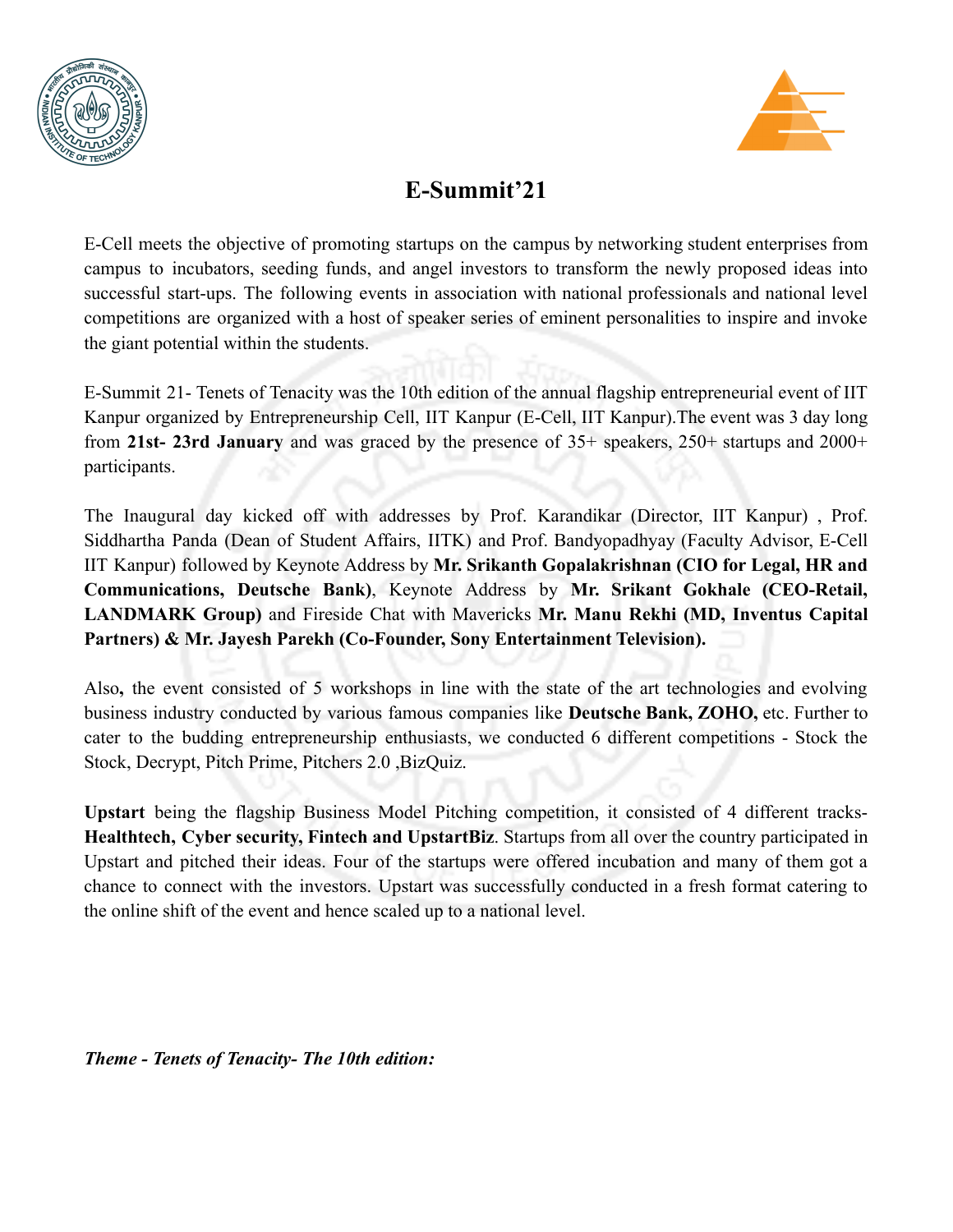



'When you get to the end of your rope, tie a knot and hang on.' - Franklin Roosevelt The life of an entrepreneur is challenging. Amidst extreme chaos and competition, it is often tenacity and not talent that rules the day. A tenacious person is someone who never gives up, who never accepts no for an answer, and thus it is the most important characteristic of any entrepreneur. All successful people possess a set of tenets which drives them to think out-of-the-box, take the road less traveled and eventually change the world. This being the 10th edition of E-Summit, we aimed to bring together and celebrate the risk-takers, hear their revolutionary ideas and get inspired by their tenaciousness.

#### *Participation:*

This year's summit witnessed the participation of **1000+ students** from various colleges across the nation. We have also had registrations from **400+ plus start-ups** to compete for seven events. Apart from this, we had twelve-speaker sessions involving around **35 speakers**, registering the maximum number of speakers since the dawn of E-Summit, and five workshops which were based on techno-entrepreneurial genres and will prove to equip one with necessary skills to build and scale an idea to startup. Our speaker line up consisted of entrepreneurs from various fields, backgrounds and domains. We also had alumni of IIT Kanpur among the speakers who have ventured out, which would help to establish a better connection between alumni and Campus students and offer guidance to the Cell as well for making a better entrepreneurial ecosystem in the campus. All of this, combined with some initiatives of our own, made it one of the most significant entrepreneurial events in IIT Kanpur till date.

#### **Competitions:**

#### *Stock the Stock:*

Auctions and stock trading are the usual encounters for any business. Moreover the acumen To spend and invest capital wisely is an essential skill for a business person. STS is a live stock trading competition where the bright minds compete against each other to design the most marketable portfolio from the rendered stocks through excessive bidding. This year the competition was being organized online on **Dalal Street**, which elevated the trading skills because of the real time market fluctuations as well as increase. Due to the online nature of the competition, we got a massive response from the campus community with over **300+ people** competing with each other.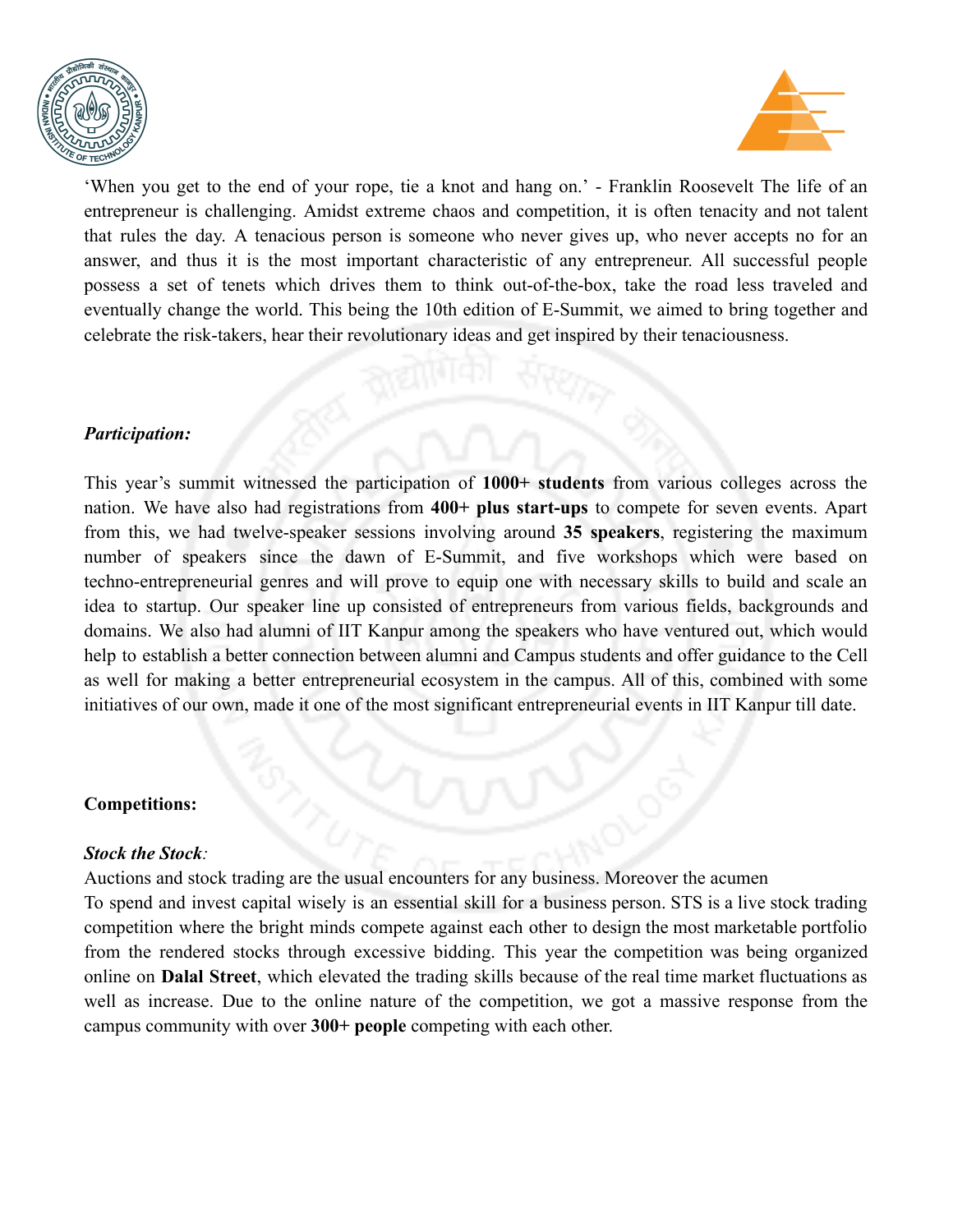



#### *Pitch Prime*:

Since the premier motive of E-Cell is to provide a larger platform to the campus entrepreneurs, this is a competition which solely aimed to bring out the ideators and innovators from the student community who need that one small opinion on their pitch, that one small correction to their approach and that golden interaction with a person having a broader perspective to make the idea play big. The event mainly focused on the half-baked ideas waiting to be cooked in the campus minds.

#### *Pitchers 2.0*:

This competition aimed to provide participants with an opportunity to enhance their entrepreneurial and business skills. A brief description is as follows: Choose a product from the list, make a comprehensive business model, and pitch in front of the panel of judges from the industry. The idea behind this is to expose the campus students to scaling up an idea to a fully-fledged corporation. The competition saw over **50+ pitches** for the selected product of their choice.

## *Decrypt*:

Participants showcased their spontaneity and tackled mind-bending scenarios. It is a perfect case study competition to put one's analytical and strategy skills to the test. Brainstorming, research, problem-solving, data analysis are integral components of Decrypt. The competition got over **100+ cases** in submission from the campus community.

# *Business Quiz*:

The Biz-Tech quiz aimed to provide participants with an opportunity to exercise their gray cells and to showcase their knowledge about the world of companies and startups. Biz Quiz is a cliff-hanger event of E-Summit where participants deal with the real virtuoso and nimble minds with a passion for the business world. BizQuiz offers a great chance to widen knowledge regarding startups and a massive opportunity for Quiz enthusiasts to win Prizes. This year we got a participation of more than **200 students** in the competition.

#### *Treasure Hunt*:

A new addition to E-Summit, this entrepreneurial treasure hunt made participants rack their brains, think hard and take them on a wild and exciting chase and hunt the treasures through their entrepreneurial knowledge. The participants were asked to solve the given clues within the time limit while explaining their answers and the fastest hunter was to be declared the winner. The event was themed on the famous infinity stones and we received a participation of more than **200 people** in this new competition. But finally, the competition had to be scrapped due to logistical issues while using Instagram as a platform and cheating amongst the participants.

# *Upstart:*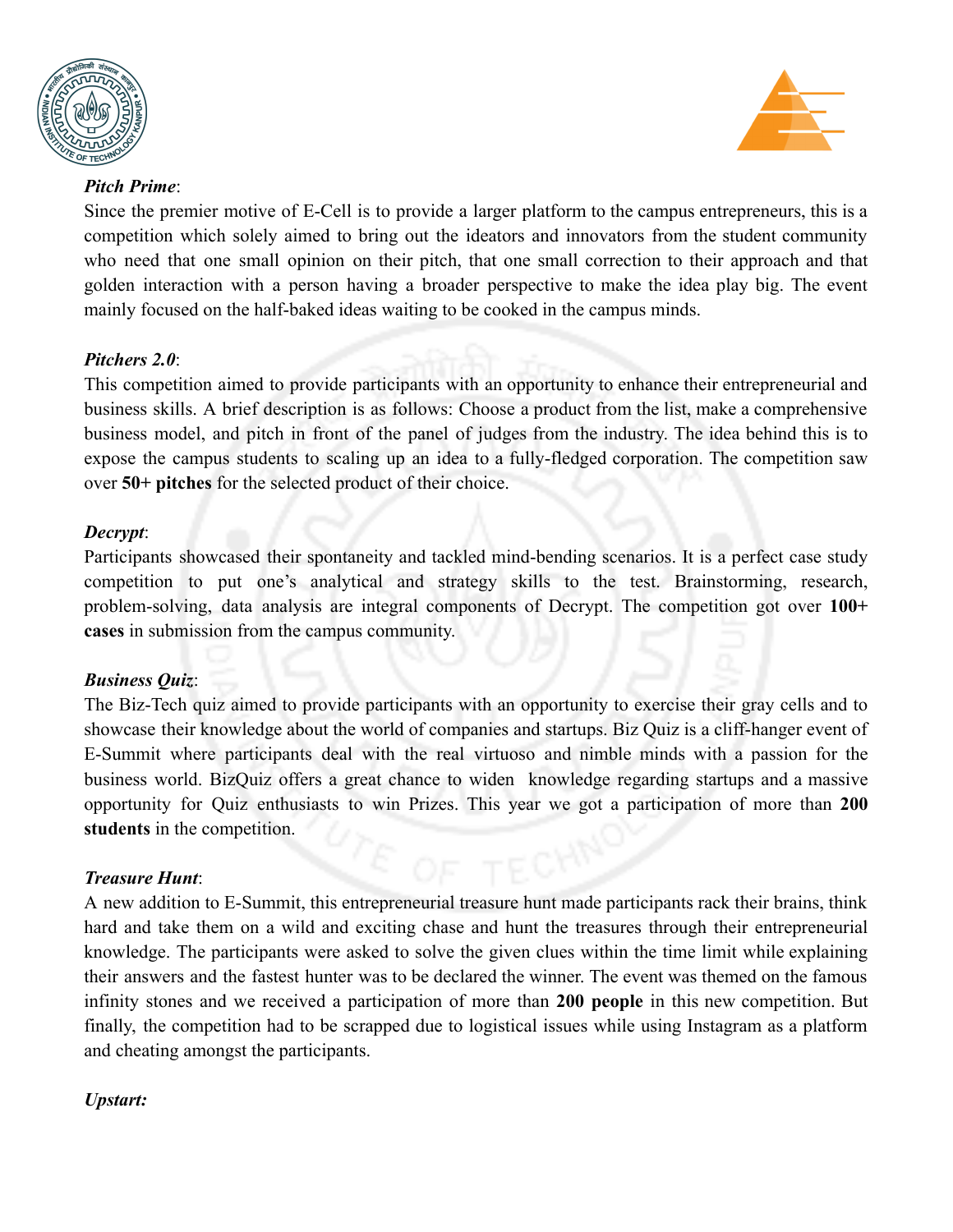



Upstart, a dream event curated specifically for budding startups. This event stands out from the conventional Start-up Competition and 10-minute pitchin we at Upstart, strive to give our participants more than the prize, we are all about the experience. The participating start-up teams undergo multiple screening cycles comprising brainstorming sessions at varying levels and one-to-one mentoring. Finalists get to work on their ideas and hone their business proposals with a panel of mentors.

This year, Upstart consisted of 4 different tracks- **Healthtech, Cyber security, Fintech and Biz.** Startups from all over the country participated in Upstart and pitched their ideas. Four of the startups were offered incubation and many of them got a chance to connect with the investors. **400+ startups** participated in this annual business model event and the Fintech Track of the event was sponsored by **Deutsche Bank.**

**Talk Sessions:**

| <b>Corporate Canvas</b>                                     | <b>Ace The Pitch!</b>                                      | <b>Unicorns - Not So</b><br><b>Imaginary Anymore</b>   | <b>Technopreneurs</b>                                                                   |
|-------------------------------------------------------------|------------------------------------------------------------|--------------------------------------------------------|-----------------------------------------------------------------------------------------|
| RnD <sub>&amp;</sub><br>Entrepreneurship                    | <b>Fireside Chat: The</b><br><b>Bitcoin Blockchain</b>     | The VC Meeting<br><b>Guide: What do VCs</b><br>expect? | <b>Steering Digital</b><br><b>Revolution in</b><br><b>Education</b>                     |
| <b>Keynote Address</b><br>by Mr. Srikanth<br>Gopalakrishnan | <b>Keynote Address</b><br>by Mr. Srikant<br><b>Gokhale</b> | <b>Fireside Chat with</b><br><b>Mavericks</b>          | <b>Breaking</b><br><b>Stereotypes:</b><br><b>Women Leading</b><br><b>From The Front</b> |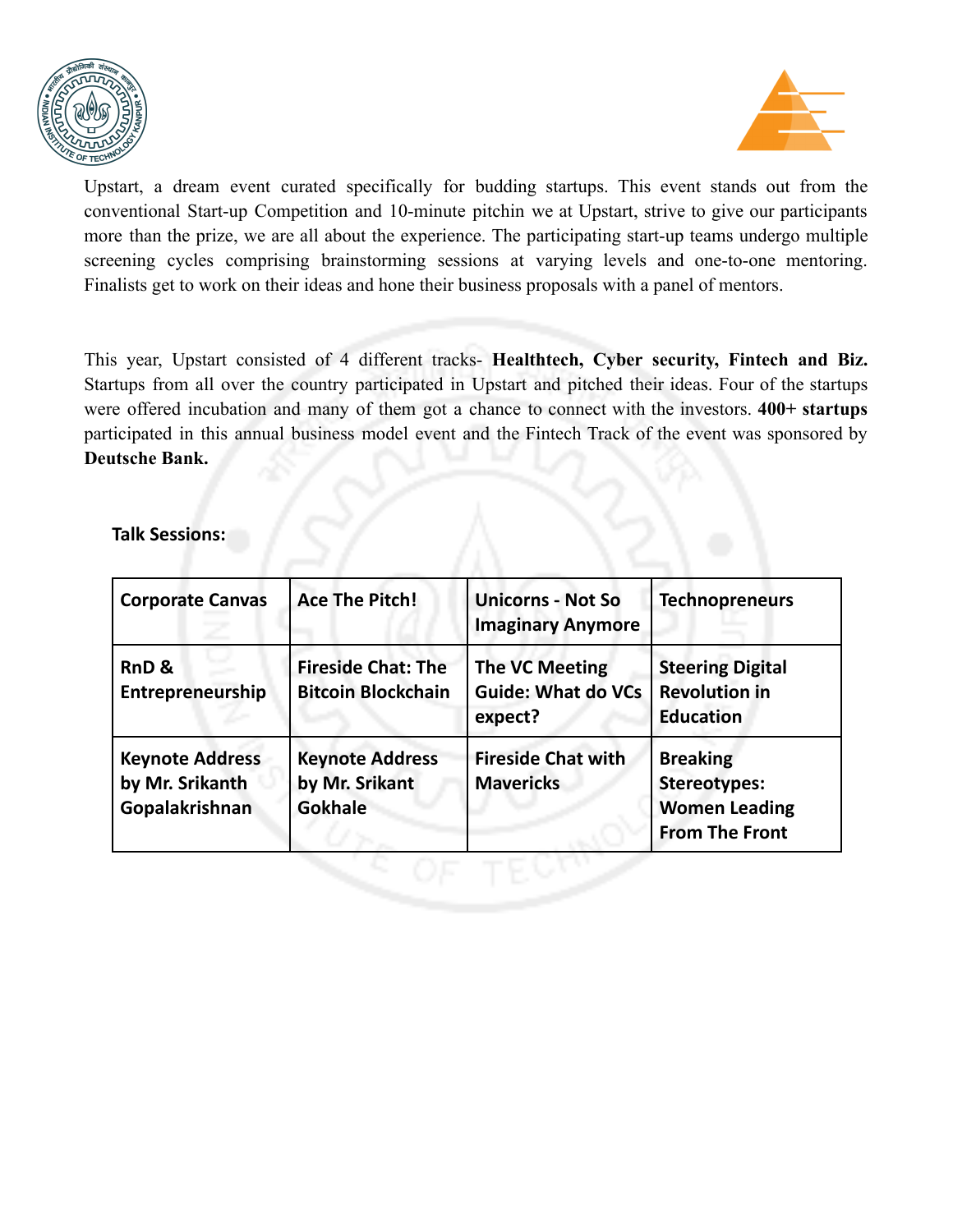



# **Eminent Speakers:**

| <b>Name of the Speaker</b>        | <b>Designation</b>                                                   | <b>Session</b>                                                         |
|-----------------------------------|----------------------------------------------------------------------|------------------------------------------------------------------------|
| 1. Srikanth<br>Gopalakrishnan     | CIO, Legal, HR & Communications,<br>Deutsche Bank                    | Keynote Address                                                        |
| 2. Srikant Gokhale                | CEO, Landmark Group                                                  | Keynote Address                                                        |
| 3. Manu Rekhi                     | Partner and MD, Inventus Capital<br>Partners                         | <b>Fireside Chat with</b><br><b>Mavericks</b>                          |
| 4. Jayesh Parekh                  | Co-Founder, Sony Entertainment                                       | Fireside Chat with<br><b>Mavericks</b>                                 |
| 5. Prof. Abhishek                 | Co-Founder and Director, EndureAir<br>System                         | RnD & Entrepreneurship                                                 |
| 6. Tanmay Yadav                   | Co-Founder, CRUBN                                                    | RnD & Entrepreneurship                                                 |
| 7. Manpreet Bhuie                 | Vice President, Deutsche Bank                                        | Fireside Chat: The<br><b>Bitcoin Blockchain</b>                        |
| 8.Suchishree<br><b>Chatterjee</b> | Head, India Technology Centre & CIO<br>for RFT Global, Deutsche Bank | <b>Breaking Stereotypes:</b><br>Women Leading From<br>The Front        |
| 9. Saket Modi                     | Co-founder and CEO, Safe Security                                    | Technopreneurs                                                         |
| 10. Ninad Karpe                   | Partner, 100X.VC                                                     | Panel Discussion - The<br>VC Meeting Guide:<br>What do VCs expect?     |
| 11. Tamanna Singh                 | Founder and Managing Director,<br><b>UberLux</b>                     | <b>Breaking Stereotypes:</b><br><b>Women Leading From</b><br>The Front |
| 12. Tapan Singhel                 | MD & CEO, Bajaj Allianz General<br>Insurance                         | Corporate Canvas                                                       |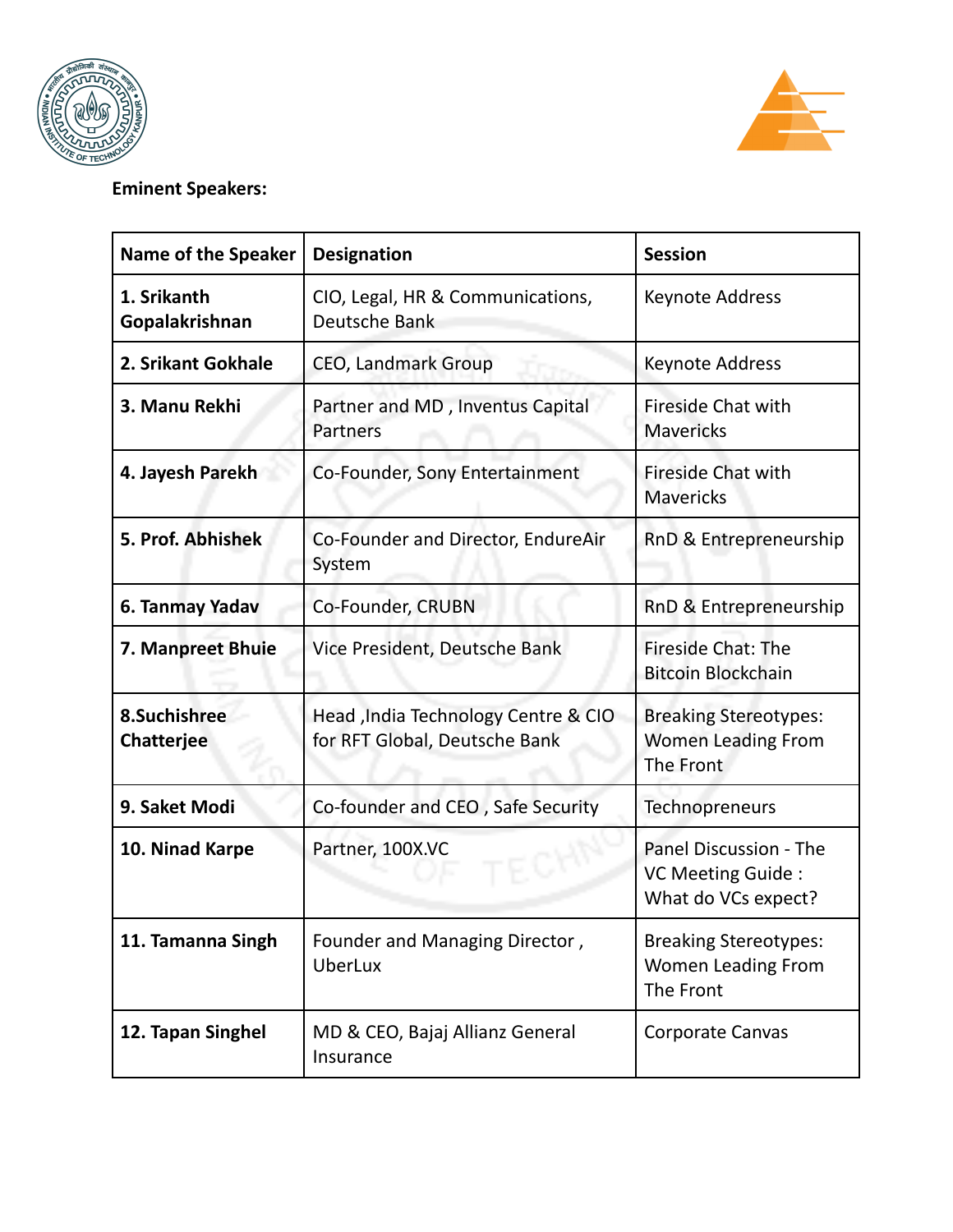



| 13. Amit Kumar<br><b>Agarwal</b> | Founder & CEO, NoBroker                                        | Ace The Pitch!                                                                  |
|----------------------------------|----------------------------------------------------------------|---------------------------------------------------------------------------------|
| 14. Sandeep Jain                 | Founder and CEO, GeeksforGeeks                                 | Panel Discussion -<br><b>Steering Digital</b><br><b>Revolution in Education</b> |
| 15. Jay Vikram<br><b>Bakshi</b>  | President and Founder, Digigom<br>Solutions                    | Panel Discussion - The<br>VC Meeting Guide:<br>What do VCs expect?              |
| 16. Anil Joshi                   | Founder and Managing Partner,<br><b>Unicorn India Ventures</b> | Panel Discussion - The<br>VC Meeting Guide:<br>What do VCs expect?              |
| 17. Alok Bansal                  | Whole-time Director & CFO,<br>PolicyBazaar                     | Ace The Pitch!                                                                  |
| 18. Rishit Desai                 | Principal, WestBridge Capital                                  | Panel Discussion - The<br>VC Meeting Guide:<br>What do VCs expect?              |
| 19. Mahesh<br>Ramachandran       | General Partner, Pontac                                        | Panel Discussion - The<br>VC Meeting Guide:<br>What do VCs expect?              |
| 20. Ranjith<br><b>Mukundan</b>   | Founder, Stellapps                                             | Technopreneurs                                                                  |
| 21. Vipin Pathak                 | Co-founder and CEO, Care24                                     | Ace The Pitch!                                                                  |
| 22. Mukul Verma                  | Co-Founder, CRUBN                                              | Technopreneurs                                                                  |
| 23. Niranjan Gupta               | CFO, Hero Motocorp limited                                     | Corporate Canvas                                                                |
| 24. Amar Nagaram                 | Ex-CEO, Myntra                                                 | <b>Corporate Canvas</b>                                                         |
| 25. Priya Prakash                | Founder & CEO, HealthSetGo                                     | <b>Breaking Stereotypes:</b><br><b>Women Leading From</b><br>The Front          |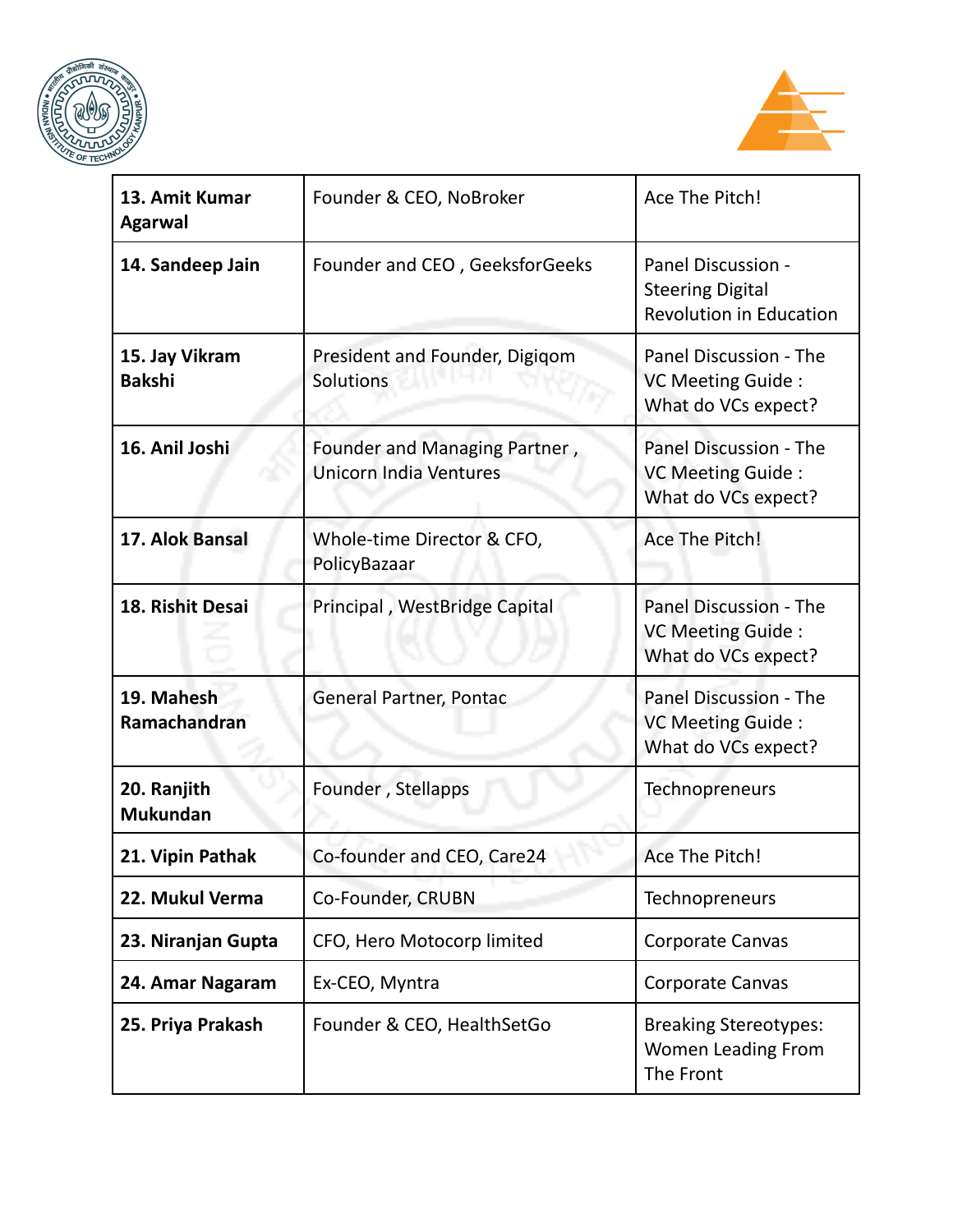



| 26. Harishankaran K                        | Co-founder, HackerRank                                                       | Panel Discussion -<br><b>Steering Digital</b><br><b>Revolution in Education</b> |
|--------------------------------------------|------------------------------------------------------------------------------|---------------------------------------------------------------------------------|
| 27. Umakant Soni                           | Co-founder & CEO, ARTPARK                                                    | Panel Discussion -<br><b>Steering Digital</b><br><b>Revolution in Education</b> |
| 28. Mikhil Innani                          | Co-Founder, Pharmeasy                                                        | Unicorns - Not So<br><b>Imaginary Anymore</b>                                   |
| 29. Vasant Sridhar                         | Cofounder & CSO, OfBusiness                                                  | <b>Unicorns - Not So</b><br><b>Imaginary Anymore</b>                            |
| 30. Vishal<br>Chaudhary                    | Co-Founder, Zetwork                                                          | Unicorns - Not So<br><b>Imaginary Anymore</b>                                   |
| 31. Jivraj Singh<br><b>Sachar</b>          | Venture Operations, AngelList India<br>and Indian Silicon Valley             | <b>Fireside Chat: The</b><br><b>Bitcoin Blockchain</b>                          |
| 32. Shutapa Paul                           | Founder-Editor, NewCrop, Founder,<br><b>Dharma Media Consultants</b>         | Ace The Pitch!                                                                  |
| 33. Prof. Amitabha<br><b>Bandyopadhyay</b> | <b>KENT Entrepreneurship &amp; Innovation</b><br>Chair Professor, IIT Kanpur | RnD & Entrepreneurship                                                          |

## **Workshops:**

# *1. Step Up Your App-Building Game with Low-code:*

This workshop was intended for an audience who wanted to build business applications, but lacked the expertise to code. During this session people learnt how 14,000+ companies across industries benefit from custom solutions and create ERP-like solutions without in-depth coding knowledge.

#### *2. Financial Benchmarks and Indices*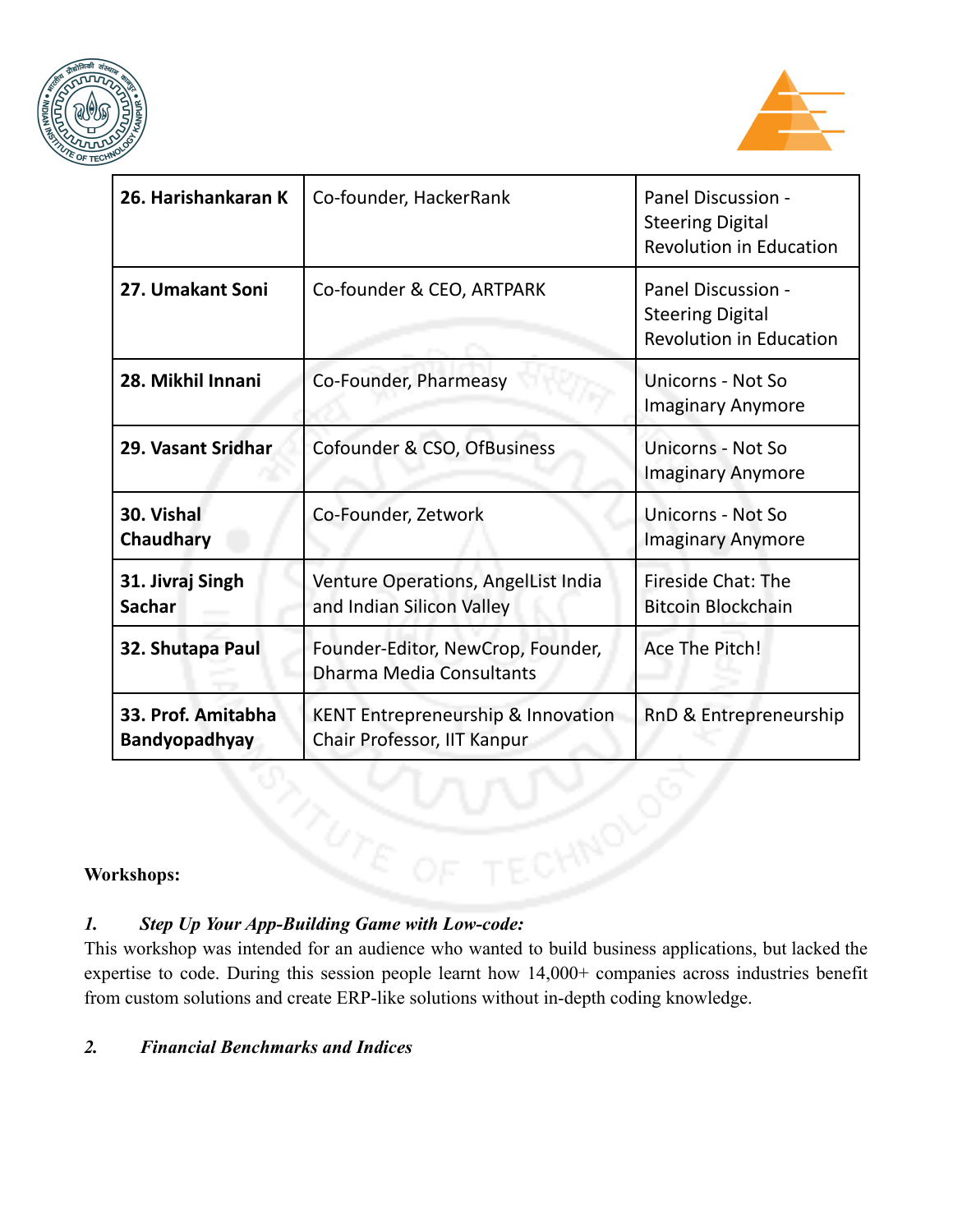



The workshop provided introduction, construction and characteristics of Financial indices and benchmarks and covered the building blocks, basic rules and some calculations for indices. This workshop was conducted by Deutsche Bank and witnessed participation of more than 200 people.

#### *3. Network with a Purpose*

The session helped the participants understand the common barriers to networking, a simple approach they can follow in establishing contact with different types of networks. Also, a tool that can be used in building meaningful networks in meeting their objectives.

#### *4. Low-code: The Future of App Development*

This workshop helped participants to build powerful web and mobile applications from scratch, automate custom processes and streamline data management using multi-experience application builders and optimize your business workflows with the help of easy-to-build automation while tracking KPIs and gaining actionable insights using dashboards.

# *5. Maximizing Clicks for Display Advertising? An Approach Using Reinforcement Learning*

As firms aspire and compete to be fully digital with a limited marketing budget and deadlines to realize the tangible impact, shifting from conventional test and target strategy to the next-gen approach is imperative. This session proposed state-of-the-art techniques and presented their applications in Digital marketing campaigns.

| <b>Name of the Workshop</b>                             | <b>Conducted By</b>  |
|---------------------------------------------------------|----------------------|
| 1. Step Up Your App-Building Game with Low-code         | <b>ZOHO Creator</b>  |
| 2. Financial Benchmarks and Indices                     | <b>Deutsche Bank</b> |
| 3. Network with a Purpose                               | Capgemini            |
| 4. Digital Marketing through Reinforcement<br>Learning. | yourFirstAd          |
| 5. Low-code: The Future of App Development              | <b>ZOHO Creator</b>  |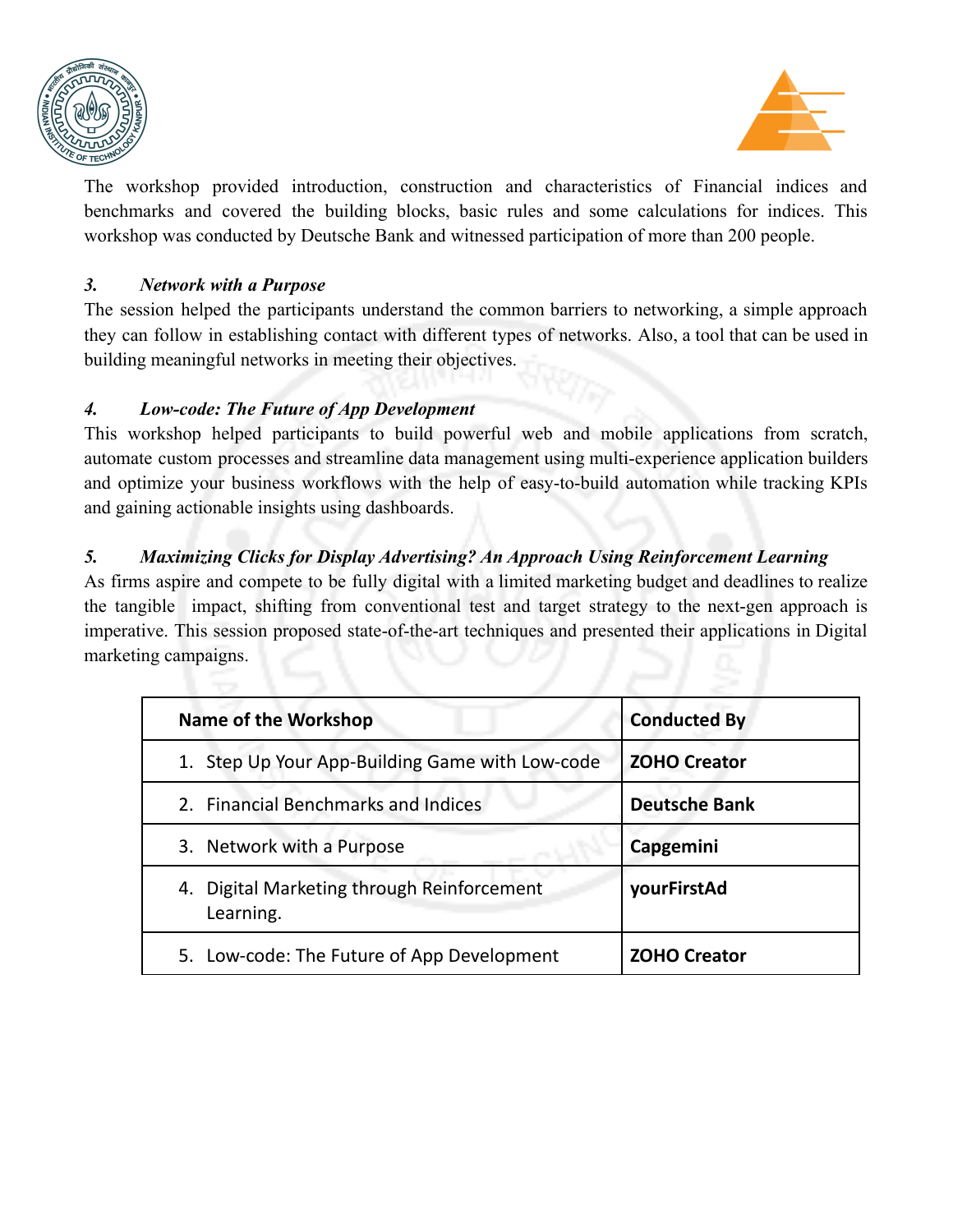



# **Finances:**

# **Upstart Prize Money-**

| <b>Track</b>                       | <b>Amount</b> | <b>Distribution</b>              |
|------------------------------------|---------------|----------------------------------|
| <b>Upstart Fintech Track</b>       | 5,00,000      | 1st - 3,00,000<br>2nd - 2,00,000 |
| <b>Upstart Cybersecurity Track</b> | 20,000        | 1st - 20,000                     |
| <b>Upstart Health-Care Track</b>   | 40,000        | 1st - 40,000                     |
| <b>Upstart Biz</b>                 | 60,000        | 1st - 40,000<br>2nd - 20,000     |
| For IITK Startups                  | 30,000        | 1st - 20,000<br>2nd - 10,000     |
| <b>Total</b>                       | 6,50,000      |                                  |

#### **Income-**

| <b>Source</b>             | <b>Amount</b> | <b>Status</b> |
|---------------------------|---------------|---------------|
| T-Shirts sales            | 35,000        | Received      |
| Deutsche Bank             | 5,88,000      | Received      |
| <b>Westbridge Capital</b> | 8,00,000      | Received      |
| Senate Grant              | 1,60,000      |               |
| <b>Total</b>              | 15,83,000     |               |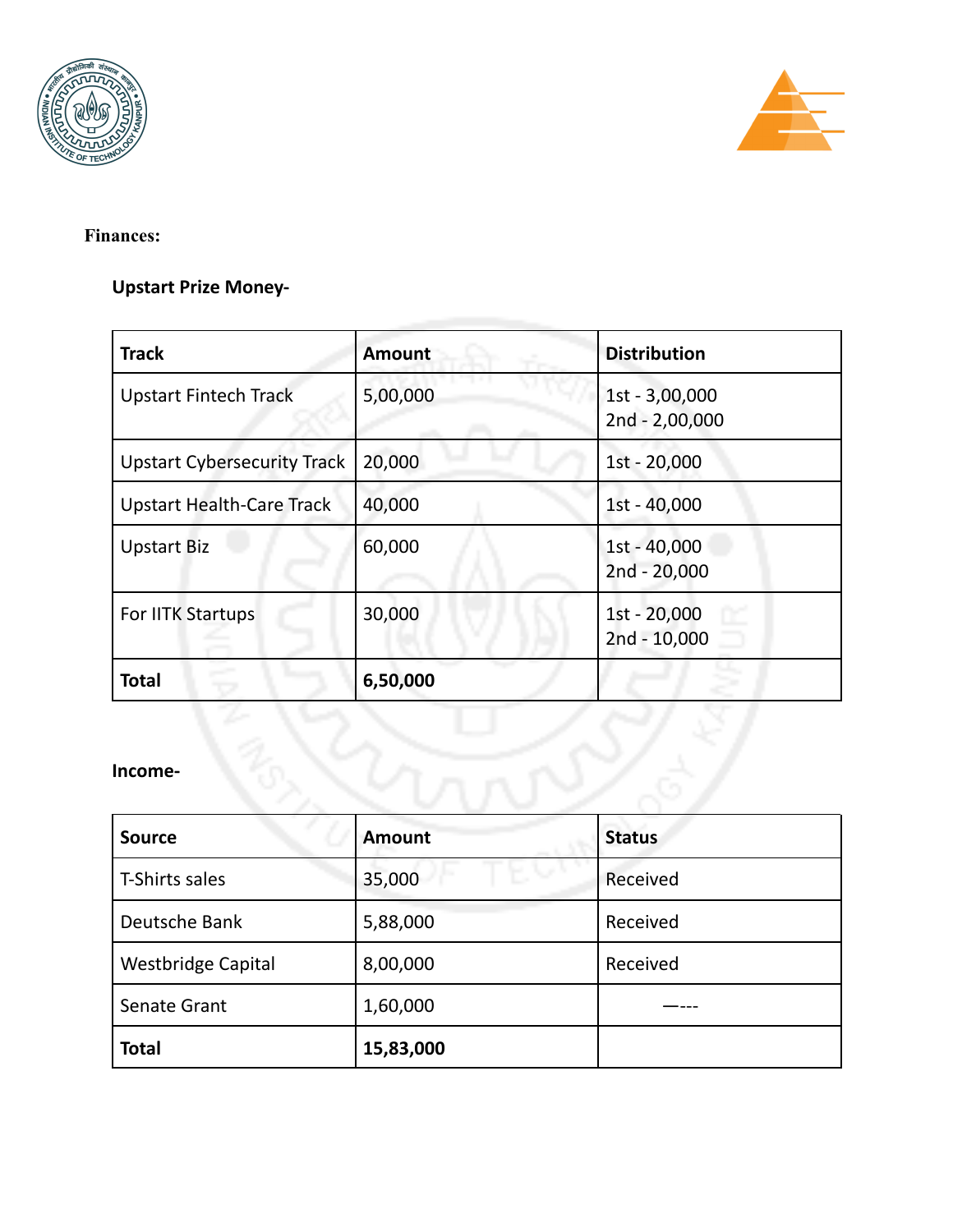



## **Total Prize Money-**

| Competition            | <b>Prize Money</b> | <b>Distribution</b>                                   |
|------------------------|--------------------|-------------------------------------------------------|
| Upstart                | 6,50,000           |                                                       |
| Biz-quiz               | 25,000             | 1st - 9,500<br>2nd - 8,500<br>3rd - 7,000             |
| Decrypt                | 15,000             | 1st - 7,500<br>$2nd - 4,500$<br>3rd - 3,000           |
| Pitch Prime            | 10,000             | 1st - 5,000<br>2nd - 3,000<br>3rd - 2,000             |
| Pitchers 2.0           | 5,000              | 1st - 5,000                                           |
| <b>Stock The Stock</b> | 20,000             | 1st - 9,000<br>2nd - 7,000<br>F.<br>3rd - 4,000<br>ь, |
| <b>Total</b>           | 7,25,000           |                                                       |

# **Expenditure-**

| Item                                         | <b>Amount</b> |
|----------------------------------------------|---------------|
| Prize Money                                  | 7,25,000      |
| T-Shirt payment                              | 89,300        |
| <b>Media and Publicity</b>                   | 44,380        |
| Domain, Platform charges and Paid Promotions | 8,000         |
| Metal Id Cards                               | 15,430        |
| Miscellaneous                                | 10,000        |
| <b>Total</b>                                 | 8,92,110      |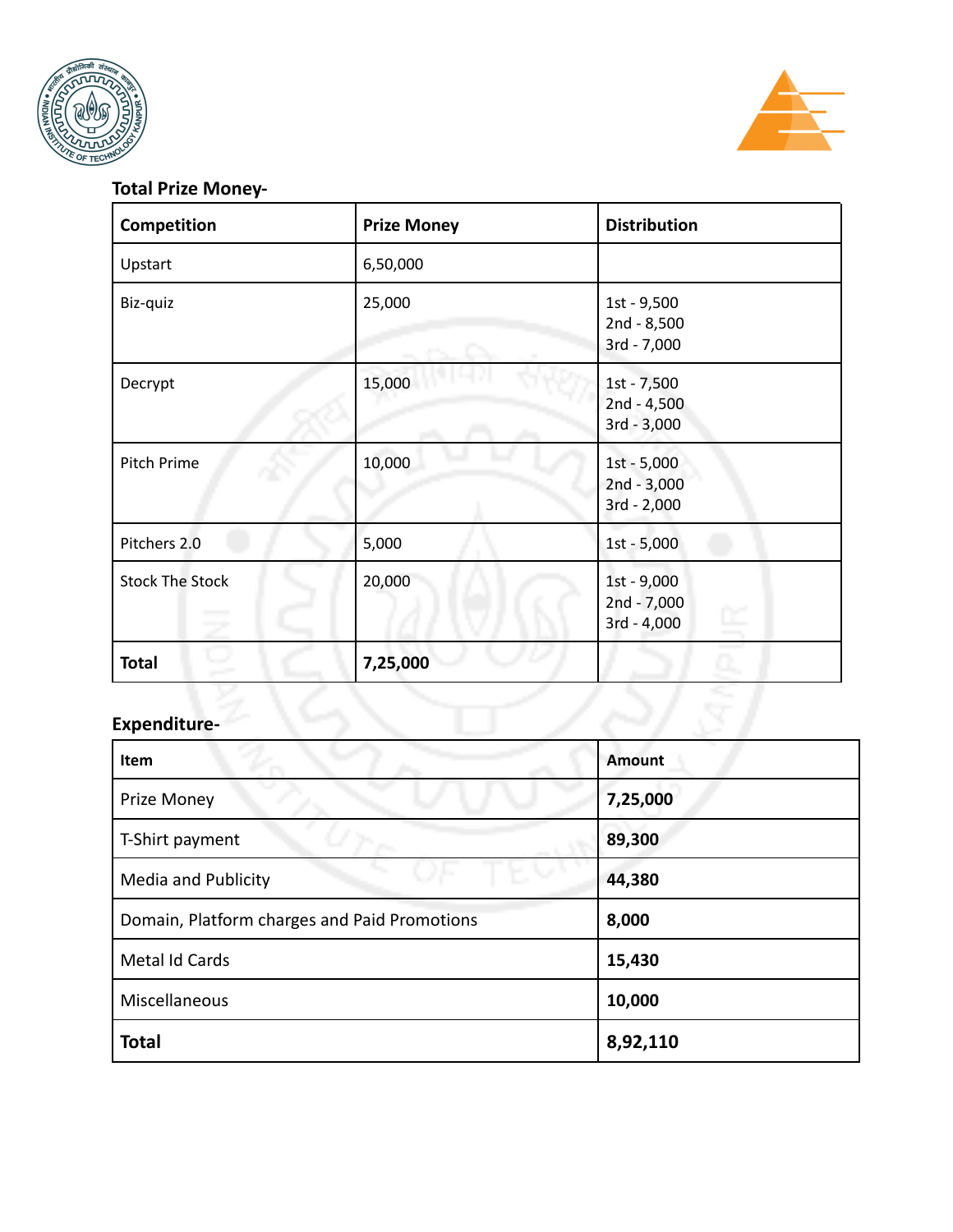



Other Initiatives for the campus:

# **1. Startup 101 :**

Startup 101 is a lecture series on entrepreneurship and startup-related topics. The lectures are independent of each other and have topics ranging from idea thinking to patent and scaling. The lectures are taken by founders and leaders of industries related to the industry. The session also aims to curb the gap in knowledge among the campus people about various non-technical, leadership aspects of the position which in general can be helpful for placements, internships, and further into jobs too. 3 online sessions of Startup 101 have been conducted till now-

| Date         | <b>Speaker</b>                                                                          | <b>Topic</b>          |
|--------------|-----------------------------------------------------------------------------------------|-----------------------|
| 4 June 2021  | Ajeet Singh Kushwaha Co-founder, Seekho<br>Funded HealthKart.com, 1mg and Joe Hukum     | Why Entrepreneurship? |
| 20 June 2021 | Ankush Singla Co-founder, Coding Ninjas Ind Building an Idea<br>-founder, Coding Blocks |                       |
| 6 July 2021  | Naveen Joshi Founder, allauthor.com Found Minimum Viable Product<br>4 <sub>maths</sub>  |                       |

# **2. Starting up with Deferred Placement Policy Session**

IIT Kanpur has the potential to give great technical and non-technical startups to the nation. But many students often look away from their own goals and settle for a 9-5 routine due to numerous pressures, whether it be from the peer group, family, or fear of doing something offbeat. This is the problem that the recently instated Deferred Placement Policy (DPP) aims to curb. DPP allows the students to defer their placement season up to two years later. These two years can be utilized by students to focus their time and efforts completely on their ventures. By this policy, the student is assured of a Plan-B to act as a backup in case the venture doesn't work out.

This session was conducted to highlight the utility and experience of DPP, with Mr. Tanmay Yadav (Y17 Batch DPP Beneficiary & Co-Founder, CRUBN) and Mr. Abhinav Airan (Y16 Batch DPP Beneficiary & Founder, Paradis). The session was held on 15th July 2021.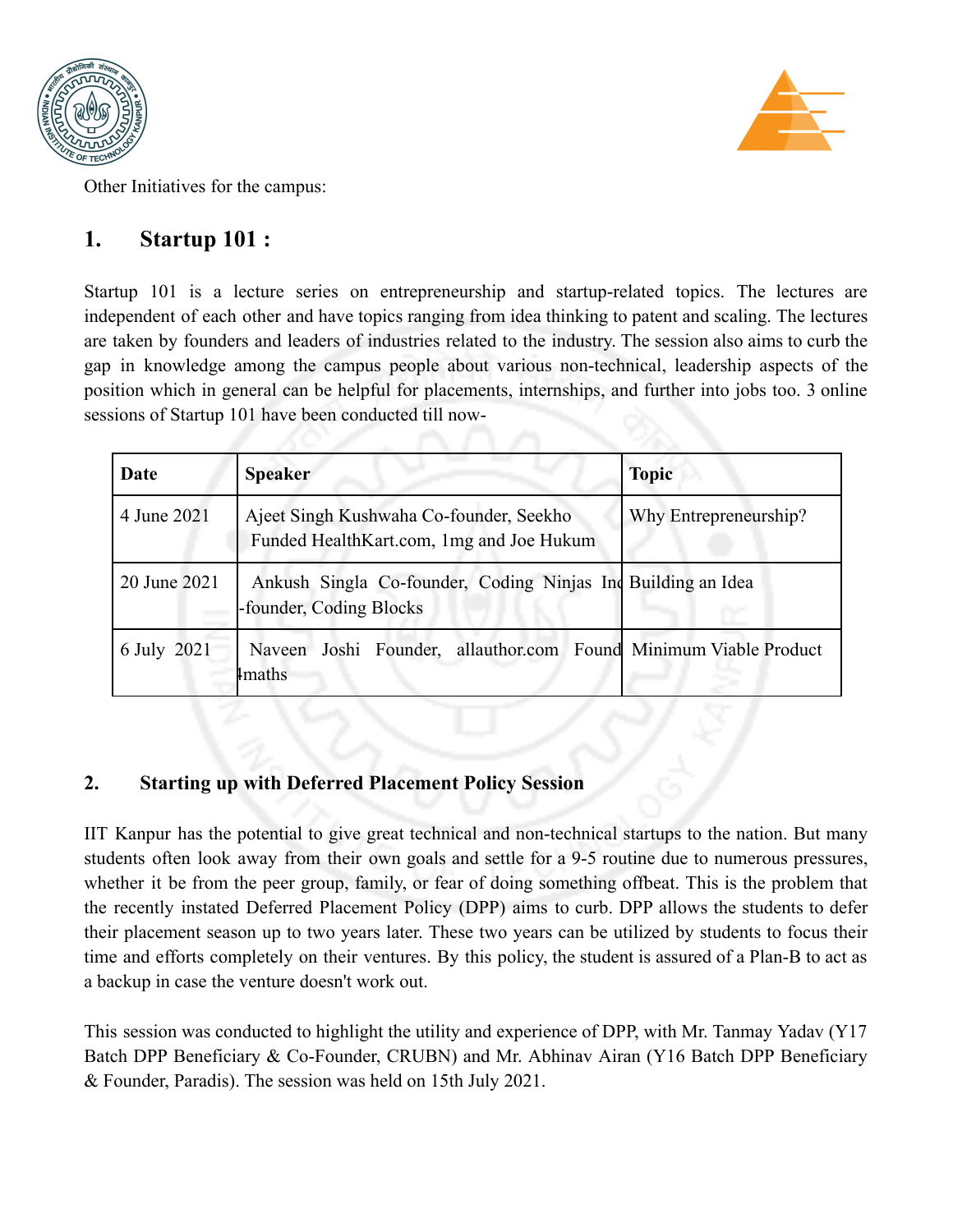



# **3. Designathon - Riwayat**

This ideation and product design competition was conducted for the very first time as part of the inter-hall competition Riwayat. Students got the opportunity to pick a problem of their choice from a list of suggested sectors, produce a feasible solution and build a prototype for the same. The competition had been split into 4 stages, namely:

- Problem identification  $\&$  solution brainstorming
- Business plan presentation (held on 27th Jul'21)
- Prototype making
- Final product pitching (held on 19th Aug'21)

Students presented their business plans and the final prototype to a panel of judges consisting of industry experts. 22 teams consisting of 60+ participants participated in the first round and out of which 14 teams submitted the Business plan presentation. All these teams gave their final pitches in front of the judge panel and got valuable advice to hone their ideas.

# 4. **World Entrepreneurship Day Event**

• An event was conducted on world entrepreneurship day in collaboration with Outreach Cell, IIT Kanpur.

• The speakers consisted of a panel of Alumni founders of Kritsnam Technologies (K.Sri.Harsha, Vinay Chataraju, Prudhvi Sagar) and Masai School ( Nrupul Dev, Keshav Mishra, Sanket Dwivedi, Prateek Shukla). A rapid-fire fun round was conducted at the end of the session asking the speakers about their campus experiences and how they built their startups.

# **5. Startup Mentorship Programme**

• After successful completion of SMP's first session(Jan'21 - Jul'21), SMP began in December and consisted of 5 mentors providing guidance to 13 campus startups

● Different startups were selected based on the applications, and several mentors will be taken onboard.

• This time, the mentorship is planned to be 6 months long starting from December 2021, and observed regular meetings of startups and their respective mentors each month.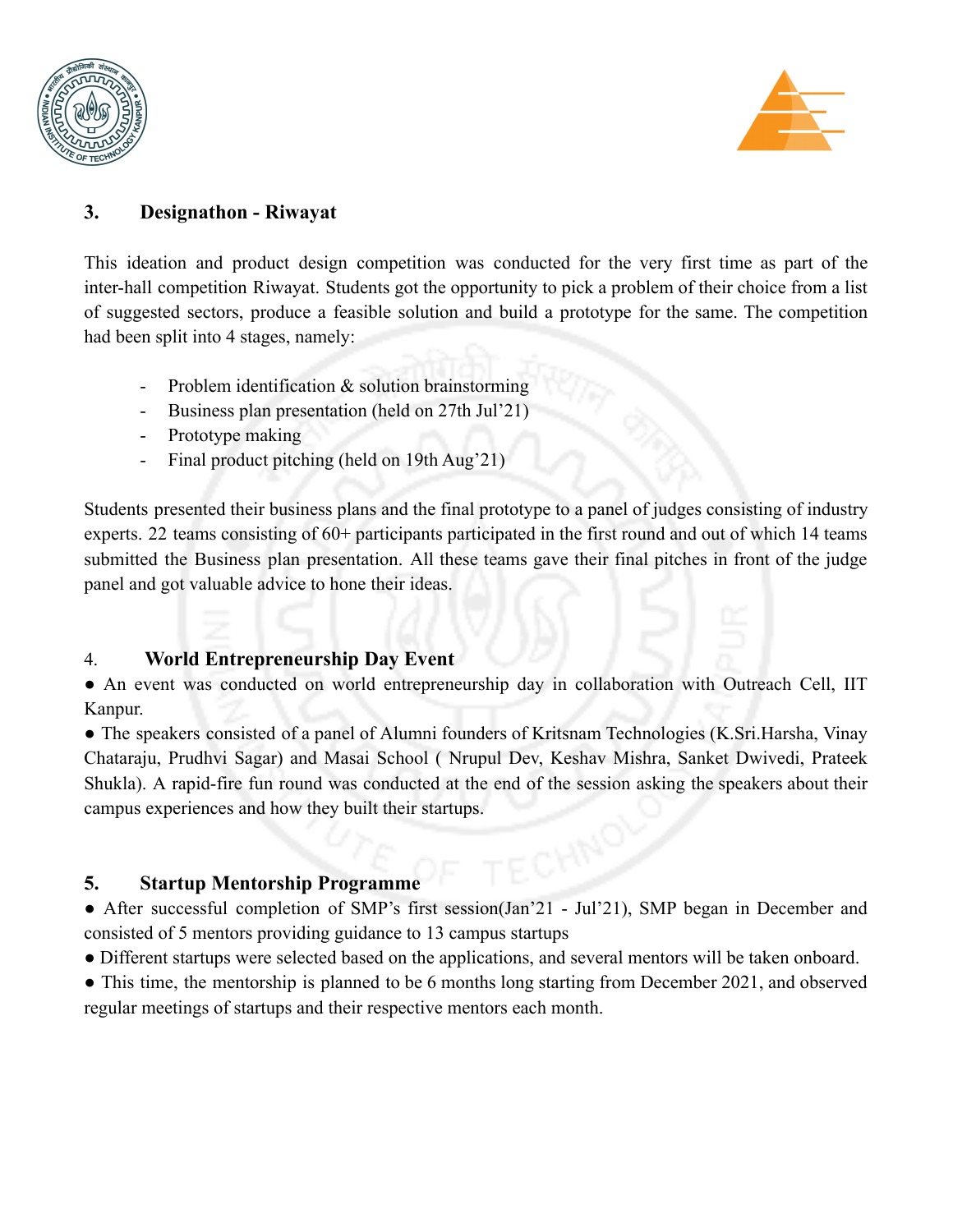



#### **6. Entreverse:**

EntreVerse had been envisaged as an exhilarating and thought-provoking event. With a lineup of beguiling competitions, insightful workshops, and enriching panel discussions, this event provided the audience with a wholesome exposure to the vast world of business. This universe gave a golden opportunity to inquisitive minds to interact with and get inspired by our worthy speakers and also to prove their mettle in competitions.

EntreVerse was conducted through 19th - 21st Mar'22, comprising of the following events:

#### **Competitions:**

#### ● **Game of Auctions**

GoA requires strategic trade-offs, teamwork, and the ability to take prompt decisions to best utilize monetary resources. Teams are given a budget to contest in an auctioning event and followed by a strategic presentation.

#### ● **Parallel Universe**

In this competition, student teams were assigned a product, and they had to pitch it assuming the opposite utility of the given product. This competition tested the creativity and innovation of contestants and their skill to sell their products.

#### ● **Be an Angel**

Pitching your idea in front of a group of investors is incredibly nerve-wracking. One wonders if the investors will like the business idea. Most of all, one wonders if they'll be able to get your startup funded. Even if one has money in the bank, there's going to be a point when one simply has to get additional funding to grow their startup and start scaling up. So we brought forward a competition that actually put the participants in the shoes of investors thereby teaching them a lot about what investors want and how to position the companies for successful pitches in the future.

The competitions experienced high participation from the freshers batch of Y21 and on average we received registrations of over 50 teams in each competition.

#### **Workshops:**

● **Pitch Deck Making** - Suryaprakash Konanuru, CTO at Ideaspring Capital

Everyone has ideas but the way one frames and presents it, creates the difference. PDM is a workshop on how to create an impressive pitch and present the startup ideas in front of the judge. A good pitch is a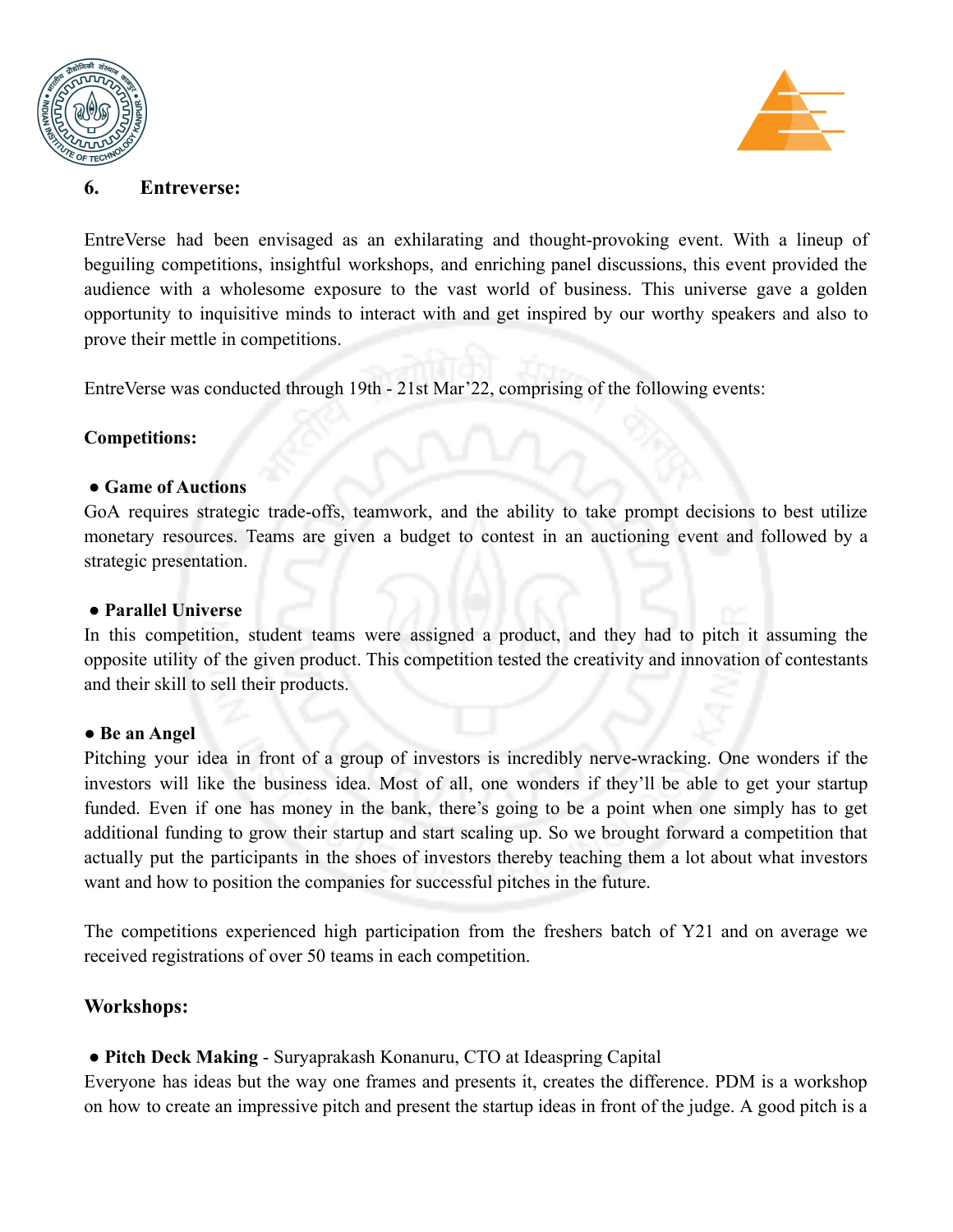



balancing act that gets people in the room to believe in the pitcher and their startup. This workshop was centered to teach the attendees this highly valuable skill.

#### ● **How to think like a VC**- Aniketh MJ, VC at Ideaspring Capital

This workshop aimed to introduce the audience to the heart of investing and the business acumen required to invest and build a strong portfolio. This workshop was also ideated with the aim to prepare the participants for the 'Be An Angel' competition.

## ● **Portfolio Building** - Sandeep Chandaluri | Trading Associate, Jane Street

Financial investments like stocks, bonds, commodities, cash, and cash equivalents, are the backbone of all the industries. This workshop covered all the elements related to portfolio building.

## **Talks:**

● **NFT How and Why?** - Sandesh B Suvarna, VP, WazirX NFT Marketplace

NFTs being a new technology, is like a shiny toy to some, while others think of it as a scam or a fad, most of the people get lost in the speculation, just like the internet in the early years of the 1990s was thought to be a play toy for geeks or a scam, it is now believed to be the biggest invention that humanity has ever had, just like that NFTs might be the building block of the new internet, to enlighten the audience about this new technology we conducted this talk given by the experts in this field.

# ● **Panel Discussion** - Leadership through strategies and innovation

Creativity has always been at the heart of the business. Having fulfilled and lived the definition is a group of people who have the ability to create something novel and appropriate with their unparalleled experience in the field.

Panelists:

-Kaushik Mitra, VP and Co-Founder, PepsiCo

-Rajiv Mathew, Head, Corporate Innovation and Market, Oracle

-Aman Dhall, Founder, CommsCredible

# **Budget (Expenditure)**

| $\sim$<br>COMONT<br>Amoum<br>$\sim$<br>20ry<br>$\sim$ $\cdots$ ,<br>$    -$<br>0 |  |
|----------------------------------------------------------------------------------|--|
|----------------------------------------------------------------------------------|--|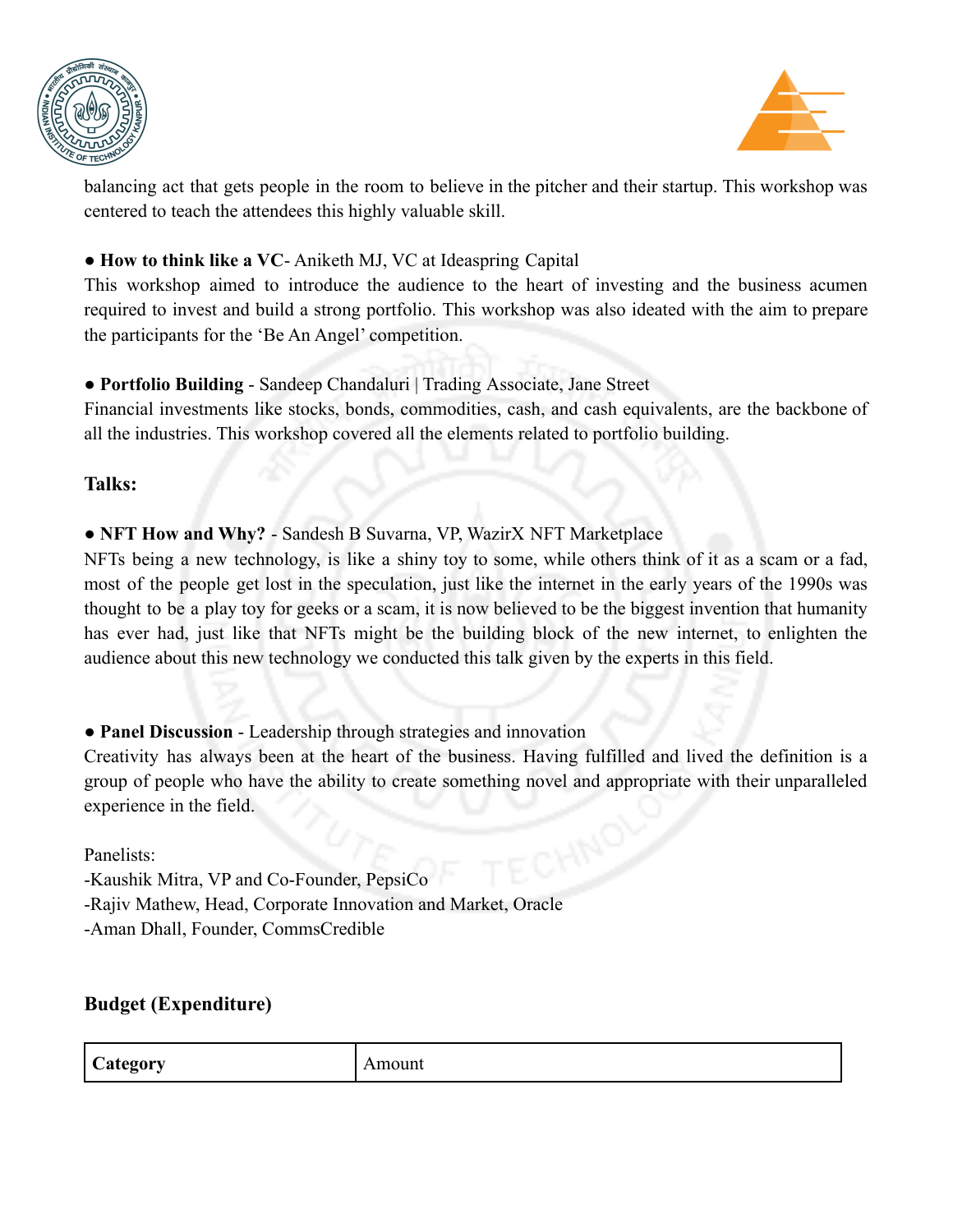



# **7. Pitch Battle:**

Entrepreneurship is not about just thinking of a great idea, but also about how one presents their idea to others. While pitching the idea to investors, one needs to convince them about why their idea is a good one and seek validation. This is a very important aspect of starting up. To give the participants a glimpse of this experience, and make it fun, we brought forward 'Pitch Battle' - an idea pitching competition, with a twist.

In this competition, the participants were given a product and an unrelated category in which it was to be launched. The participants were required to pitch the product and convince the jury why the product is good and describe its utility in the given category. The competition was held on 7th November 2021.

# **8. Case Study Innovation Challenge:**

We are glad to bring to you all an exciting Case Study Innovation Challenge in collaboration with FO2.in, India's exclusive photographer's community and store. This competition shall give you a platform to showcase your talent in handling a given situation/problem. So, start tickling your brain cells and be ready to win Prizes.

# **9. Startup Services Provision**

For any startup to be successful, it needs the right mentorship  $\&$  resources at the right time. Entrepreneurship Cell, IITK has always aimed at providing this to emerging startups and making their journey to success easier. To serve this goal better, we now introduce the Startup Services Provision, which is an initiative to provide services/resources that would be essential to the growth of any startup in its initial stages, to the students of IITK at special discounted rates.

Right from website design/app development to fundraising, we've partnered with companies that provide a wide range of services, for you to bring your startup idea to life. We would also work towards adding other kinds of services to the list in future, if required.

You can find the services currently available, and a brief about the companies that are providing them here. You can apply directly on the website of the company whose services you wish to utilize. Current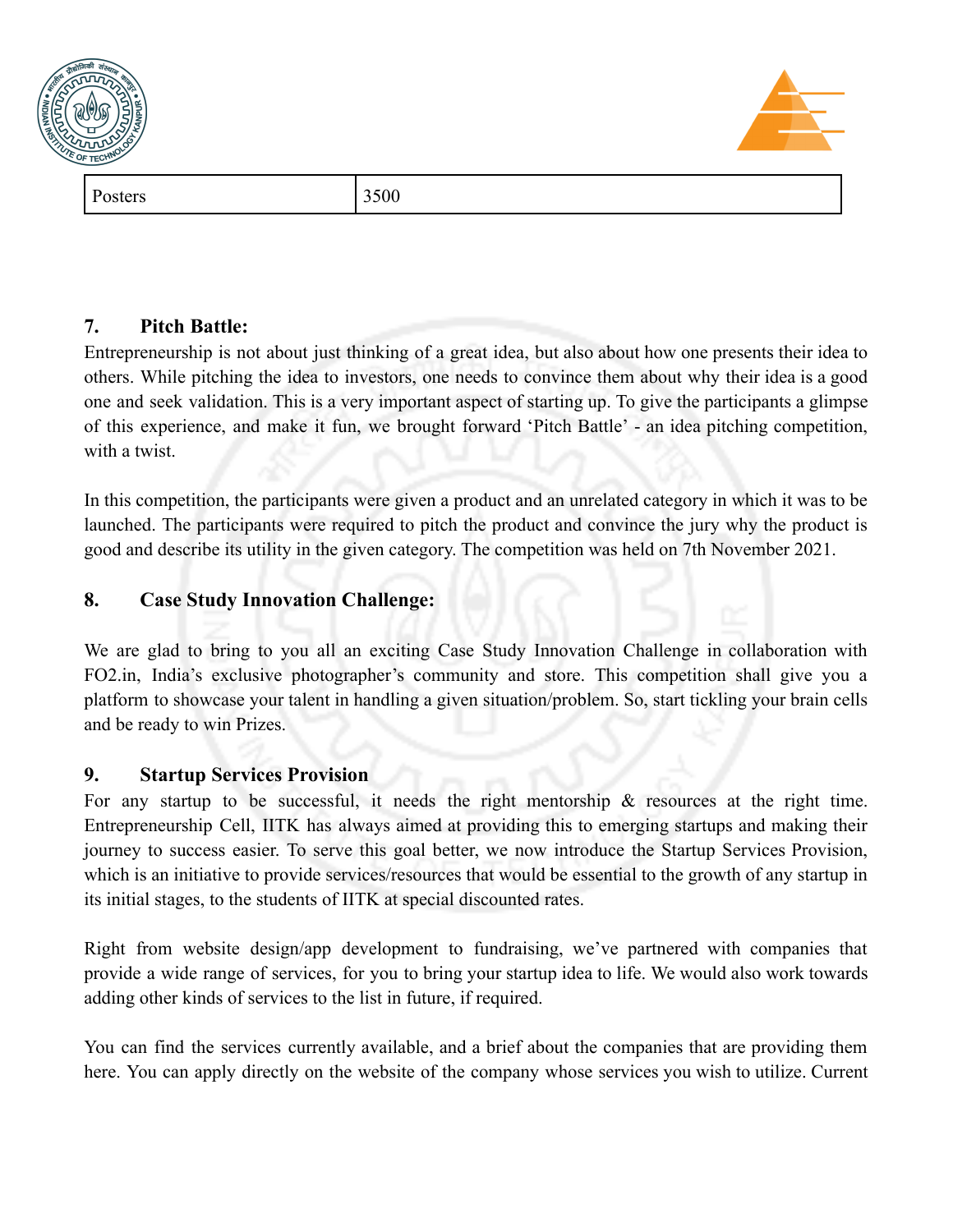



students of IITK, and students who've passed out within the last 3 years are eligible to avail the special student discount.

## **10. Startup Internship Program**

Startup Internship Program (SIP) has the aim to help students get real-life entrepreneurial experience. Startups from all over the world register with SIP and organize interviews with the second year, third year, and fourth-year students for summer internships.

SIP is currently underway with 80+ startups registered for the program offering varied work profiles and 50+ interns hired until now. The highest stipend offered this time is Rs. 70K per month and the program has successfully negotiated with famous startups like Audify Tech, Needl.AI, Vaultedge Zevi, and many more.

#### **Recommendations**

#### **1) Request for a room**

We moved out of our IME room 3 years ago due to an increase in the faculty of the department. Ever since we are struggling to find a room. E-Cell must have a permanent room to organize its events and plan different initiatives throughout the year. This year too, we had to work in Hal 12 common room during E-Summit and Entreverse, which did not work as we could not work overnight. We request the Senate to provide E-Cell with a room on an urgent basis as we are approaching the next tenure and the new team will start preparation for E-Summit 22 immediately.

#### **2) Seeking increased financial help from Senate**

Last year, due to the online semester, our senate fund was reduced. This year, as things will start in full-fledged offline mode, a lot of initiatives will be implemented in the startup development vertical. Many initiatives like Upstart Startup Weekend, Business Week, Entrepreneurial Bootcamp, etc. We believe E-Cell needs more than 2.5 lakhs for the same. The exact number can be discussed in the CAC meeting.

#### **3) Policies and Programmes**